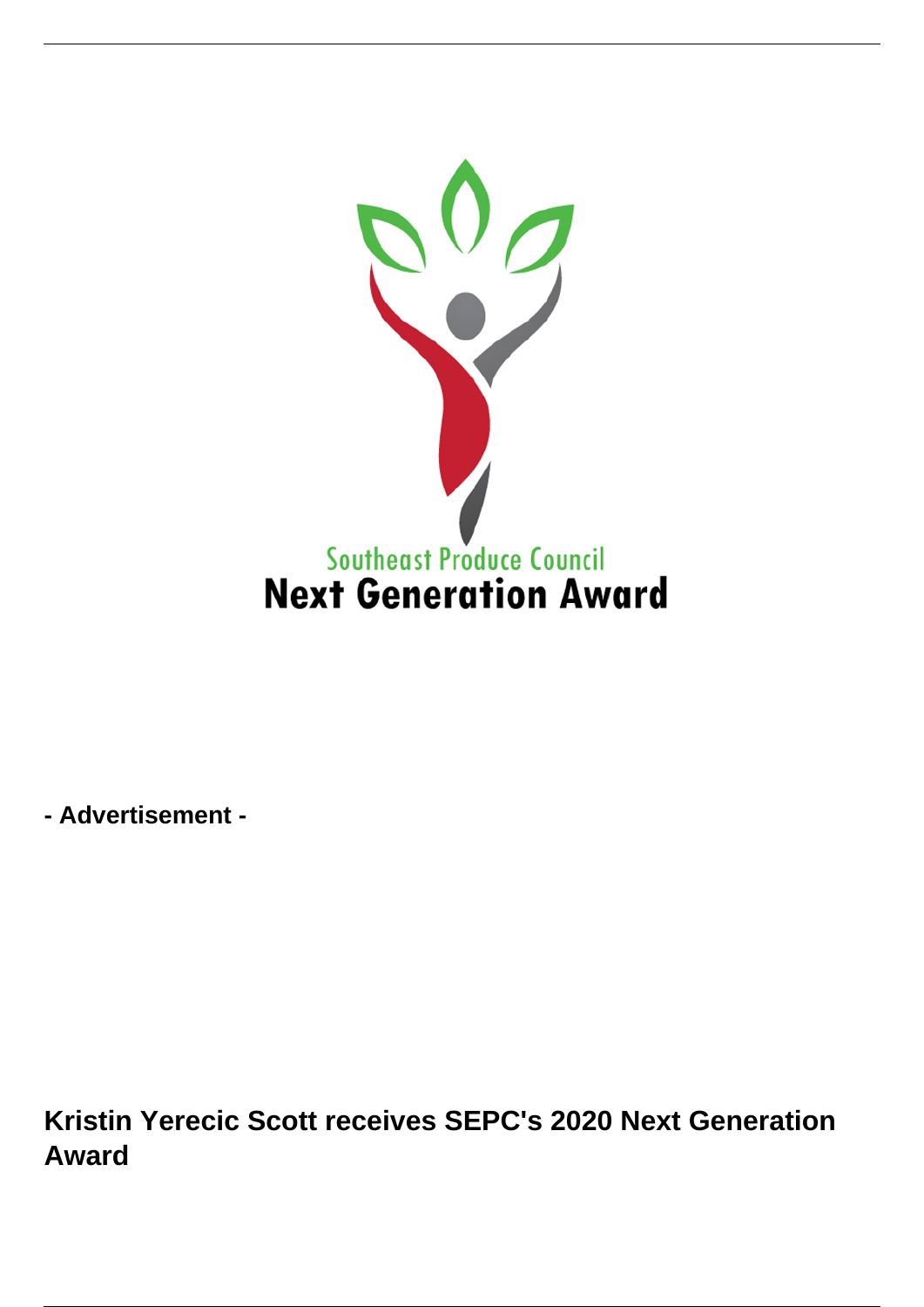Gordon M. Hochberg

October 22, 2020

The Southeast Produce Council announced Wednesday, Oct. 21, that Kristin Yerecic Scott, marketing director and Board of Officers member at Yerecic Label, is the recipient of the council's Next Generation Award for 2020.

The announcement was made via the SEPC Virtual Garden.



David

Sherrod, president and chief executive officer of the council, and Harold Paivarinta of Red Sun Farms and SEPC chairman of the board, began the presentation by recapping all of the nominees. Then following tradition, last year's Next Generation Award recipient, Andrew Hare of Vertical Roots, announced Kristin Yerecic Scott as this year's recipient.

As part of Yerecic Label's third generation, Scott joined the New Kensington, PA-based family business full time in 2014. She is responsible for the branding, advertising, public relations, trade show and sales material development for the organization as well as leading the Pre-Order Cross Functional team.

As a pressure sensitive label supplier serving the fresh produce industry, Scott helps Yerecic Label focus on consumer trends, packaging insights and market research to intimately understand retail,

By